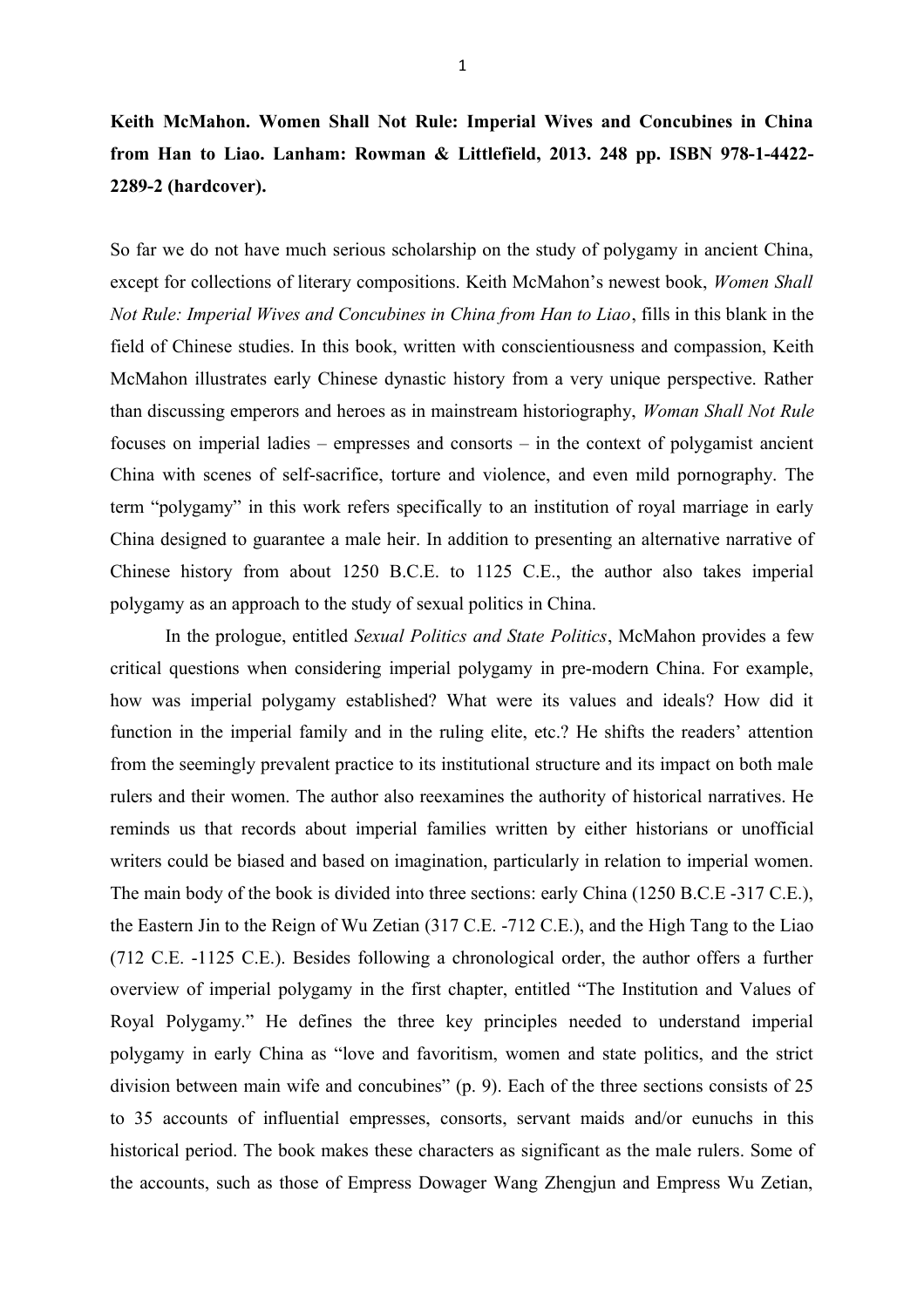demonstrate how the domestic inner world infused outside politics. Others explore the power struggles within the imperial palace, including the tales of Zhao Feiyan and Yang Yuhuan. The book also includes portraits of a few eunuchs, like Gao Lishi, who both served and controlled their masters and mistresses, as well as emperors who were weak (and sometimes terrible) rulers, such as Liu Ziye and Li Yu.

McMahon's narratives of palace women in the context of the royal polygamist family offer many insights when rethinking the roles of imperial women in Chinese history. Documenting the lives imperial women in early China could easily fall into the trap of producing clichés, portraying them as merely victims of polygamy and patriarchy, or reproducing negative images of so-called "wanton" women, defined as being driven by jealousy and/or lust. Unlike the stereotypes of them as either submissive or lascivious, the author indicates that as a group, palace women were often far from silent and powerless. Many of them were capable of using their status and position to exert influence on political decisions. The brief vignettes put together in the collection describe both their virtuous qualities and poor behavior, illuminating their rich and complex personalities. The narratives concerning Empress Wu Zetian, Empress Wei and Princess Taiping offer examples of this and can be regarded as the strongest part of the book. Not only does the author relate details of their reigns, but also presents their fears, doubts, and desires. It is indeed valuable that these accounts reveal the following fact: imperial women in early Chinese history, despite being bound within polygamist families, were able to challenge the traditional inner/outer dichotomy of typical gender roles and the division between private sphere and public space.

In addition to the (re)discovery of women's agency in royal polygamist families, this work explores another taboo topic in Chinese culture - female rulers. McMahon fairly points out that female rulers in Chinese history often launched excellent polices and made better appointments. However, while earlier accounts faithfully recorded their contribution, after the Song Dynasty orthodox scholars tended to portray them negatively. The author argues that the motivation for drawing them as wicked female rulers was that they were considered unnatural and represented a threat to male power. Regarding some notorious literature accusing female rulers of sexual crimes, McMahon compares them with similar texts produced in other cultures, and suggests that male authors in particular let their imaginations go wild when writing about historical female rulers. When discussing Empress Lü and Empress Wu Zetian, the book juxtaposes accounts of Catherine the Great in Russia (1729-1796) and Irene (b. 750- 755) in Byzantium. Such a cross-cultural perspective not only broadens readers' knowledge of